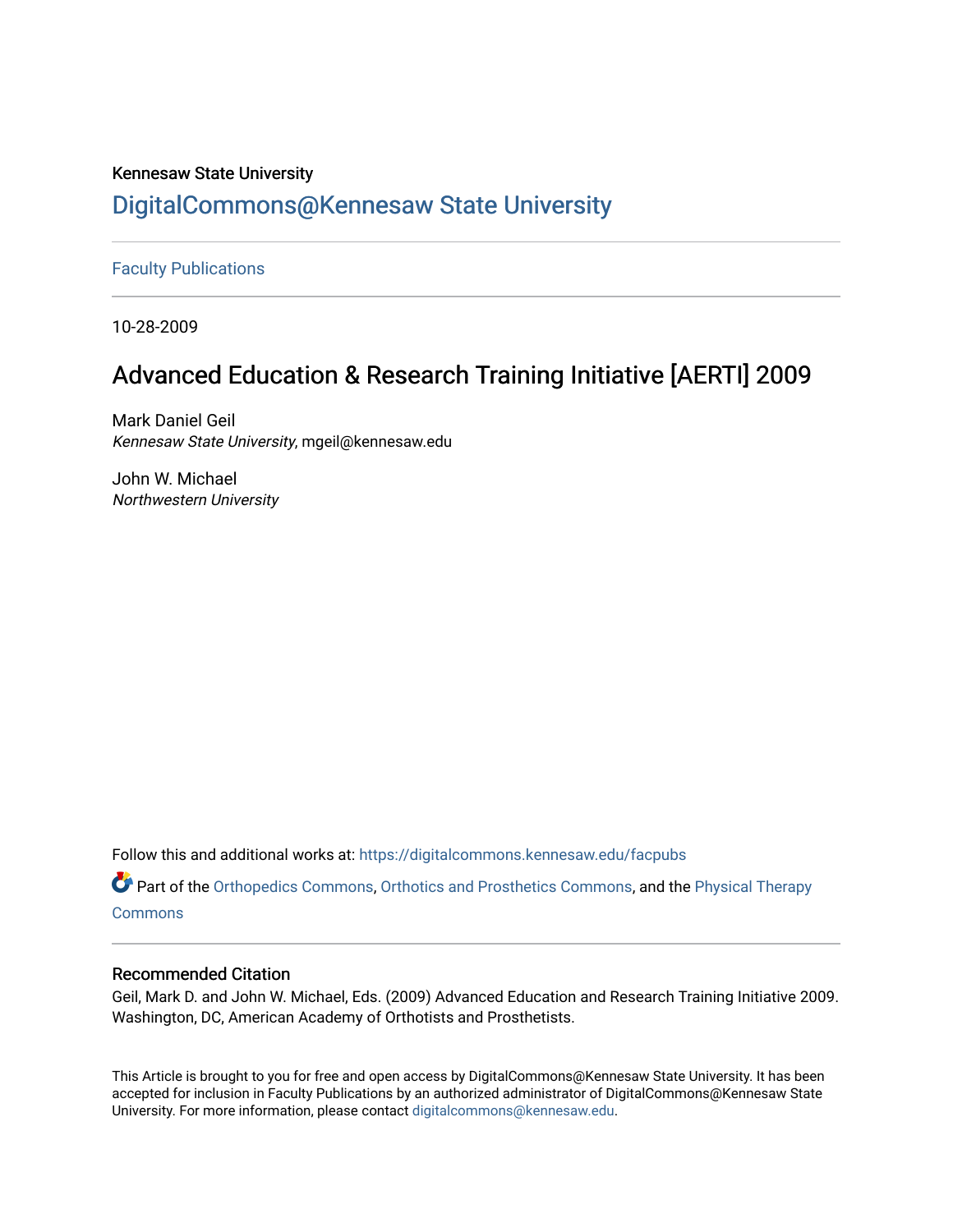## **Advanced Education & Research Training Initiative [AERTI] 2009**

FINAL REPORT 10/28/2009

Geil, Mark D. and John W. Michael, Eds. (2009) Advanced Education and Research Training Initiative 2009. Washington, DC, American Academy of Orthotists and Prosthetists.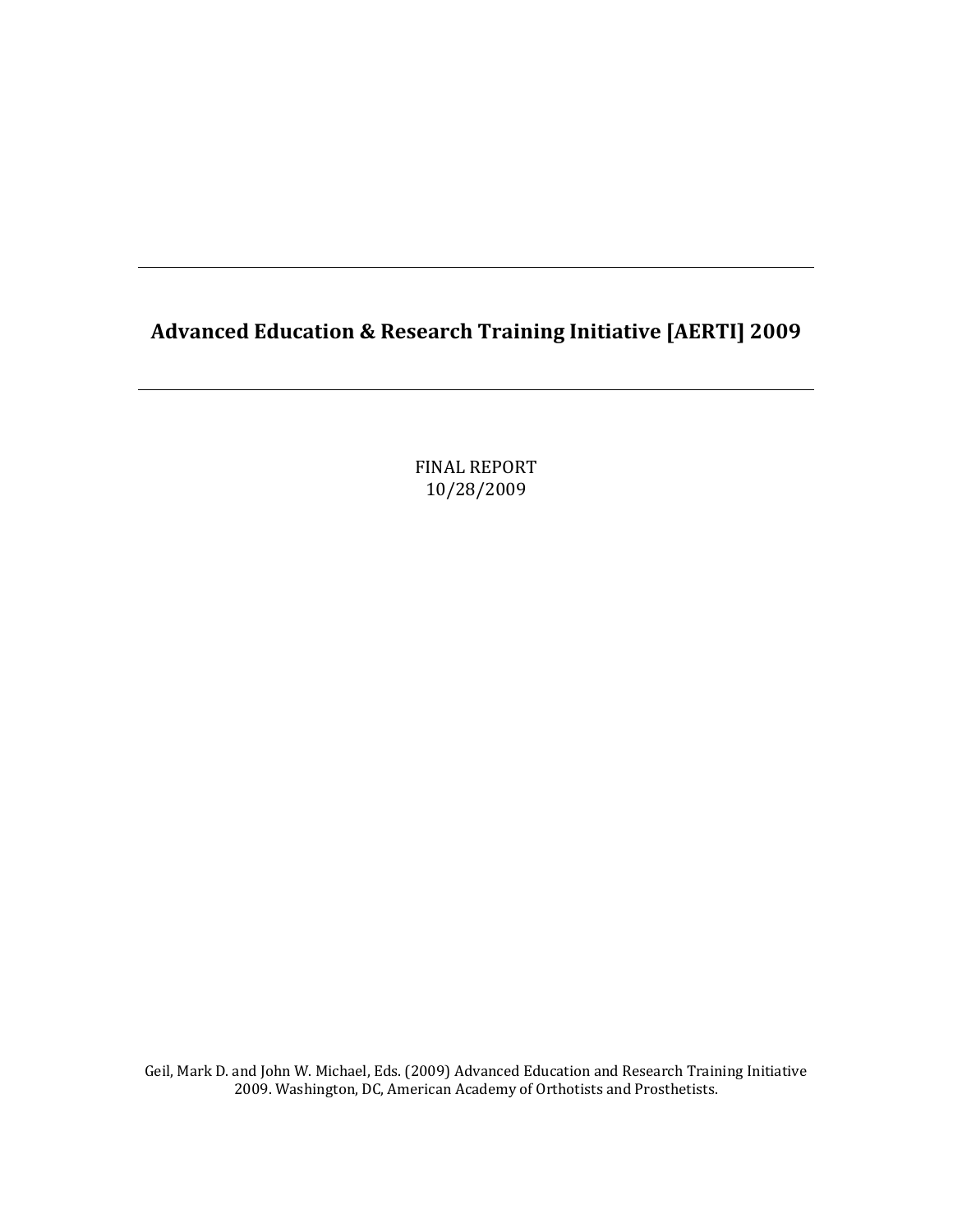## **AERTI●2009**

| <b>Contents</b>                                                          |
|--------------------------------------------------------------------------|
|                                                                          |
|                                                                          |
|                                                                          |
| Recommendations                                                          |
|                                                                          |
| Goal II: Facilitate generation of clinically relevant applied research 7 |
| Goal III: Facilitate increased interdisciplinary contributions  10       |
|                                                                          |
|                                                                          |

This Report was made possible by the American Academy of Orthotists and Prosthetists through a grant (Grant Number H235K080004) from the U.S. Department of Education. The contents do not necessarily represent the policy of the Department of Education, and do not imply endorsement by the Federal Government.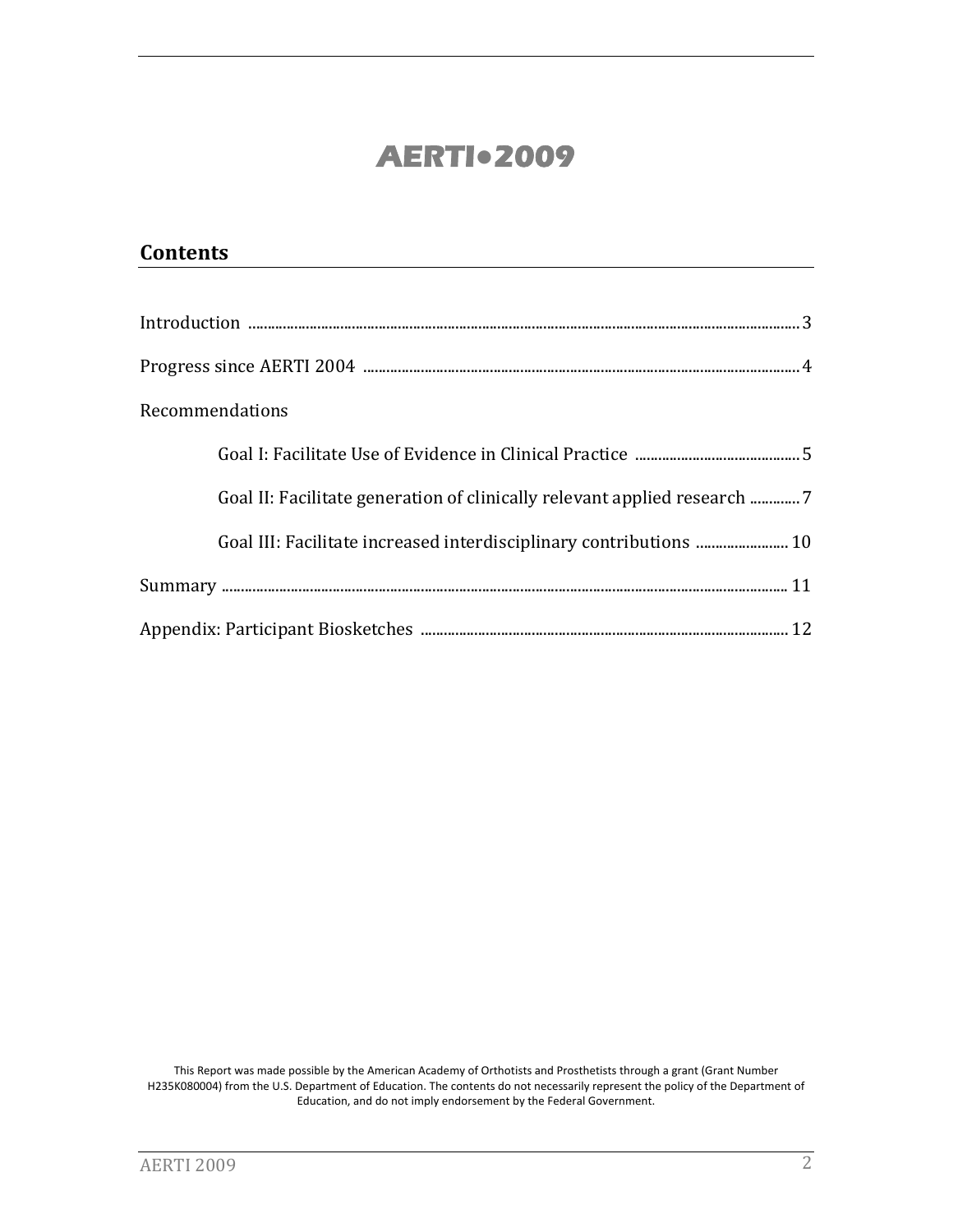# **AERTI●2009**

#### **Introduction:**

The American Academy of Orthotists and Prosthetists has long recognized the valuable synergy between research and education, and the mutual importance of each in advancing the field. Consequently, a focal point of an Academy grant initiative funded by the U.S. Department of Education has been a systematic analysis of research capacity and advanced education. A grant project in 2004 convened a series of meetings and produced the Advanced Education and Research Training Initiative (AERTI) report.

Continuing the initiative, a multidisciplinary and multinational group of experts convened in Chicago July 17‐19, 2009 to review the 2004 AERTI Report, evaluate its recommendations in light of the evolution of the profession over the past five years, and to make suggestions for consideration by the field that would accelerate the pace of progress. This group included clinicians, researchers and educators with widely varying backgrounds, training, and experiences.

There was broad consensus that the original recommendations from the AERTI, summarized below, remain sound. In addition, noteworthy progress has been made in recent years toward several of the goals defined in the AERTI. Finally, there was broad agreement that the philosophy articulated in the AERTI report remains sound:

"Fostering advanced education and research within the field is important because the resulting infrastructure will lead to higher quality, more effective health care that is of better value to society. This would create a culture within the profession that values science and expects clinicians to consume and apply research."

#### **AERTI Recommendations:**

The 2004 AERTI report noted several broad challenges to be addressed:

- The limited quantity of high quality research impedes the adoption of Evidence Based Practice (EBP) in the field.
- Few current faculty members in orthotics and prosthetics (O&P) hold advanced academic degrees.
- Few O&P clinicians have advanced academic degrees.
- Practice degrees are often confused with academic degrees.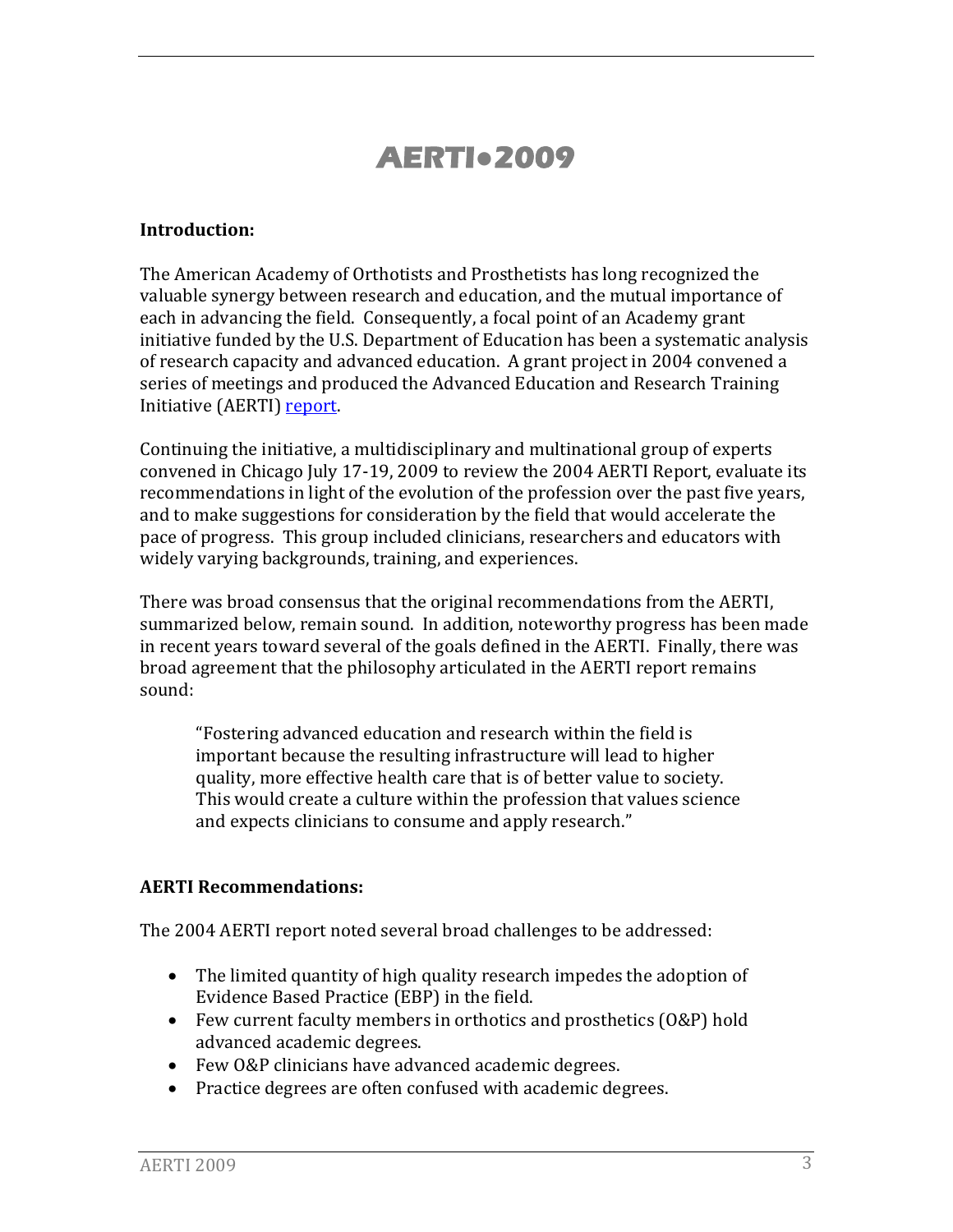Concern was also expressed with the fragile nature of existing O&P entry‐level education programs, particularly those in less established institutions or in settings with limited research resources on site. The norm that O&P faculty are generally untenured, carry very heavy teaching loads, and exist in departments with very lean staffing was noted.

Three specific funding barriers were identified that might be addressed through existing federal funding mechanisms that have supported similar efforts in related health care fields:

- 1. Program grants to assist existing schools in advancing their curriculum
- 2. Student training grants for advanced academic degrees
- 3. Career development awards enabling current O&P faculty to earn advanced degrees

In addition, the 2004 AERTI report recommended provision of additional funding to xpand available education about clinically relevant research and Evidence Based e Practice to:

- Train entry-level students to evaluate research
- Mentor resident clinicians who are applying research
- Inform practicing clinicians about relevant research

Specific barriers to earning advanced degrees included the financial costs in lost work time and tuition and the need to study overseas to obtain a PhD with a primary focus on clinical O&P topics. The need for existing faculty to receive substantial time off, release from duty, and appropriate stipends to pursue advanced academic degrees was recognized.

Finally, three primary barriers to the application of research in patient care settings were identified:

- 1. The quality and quantity of existing clinical evidence is insufficient
- 2. Understanding of research and EBP principles is limited
- 3. Clinicians rarely make direct contributions to research

#### **Progress since AERTI 2004:**

The group agreed that significant progress had been made toward achieving the AERTI goals. For example, in the time since the original report it has become possible for a prosthetist/orthotist to obtain a Ph.D. in Rehabilitation Science at the University of Washington and a Ph.D. in Applied Physiology at the Georgia Institute of Technology. Not only do these institutions encourage a dissertation topic focused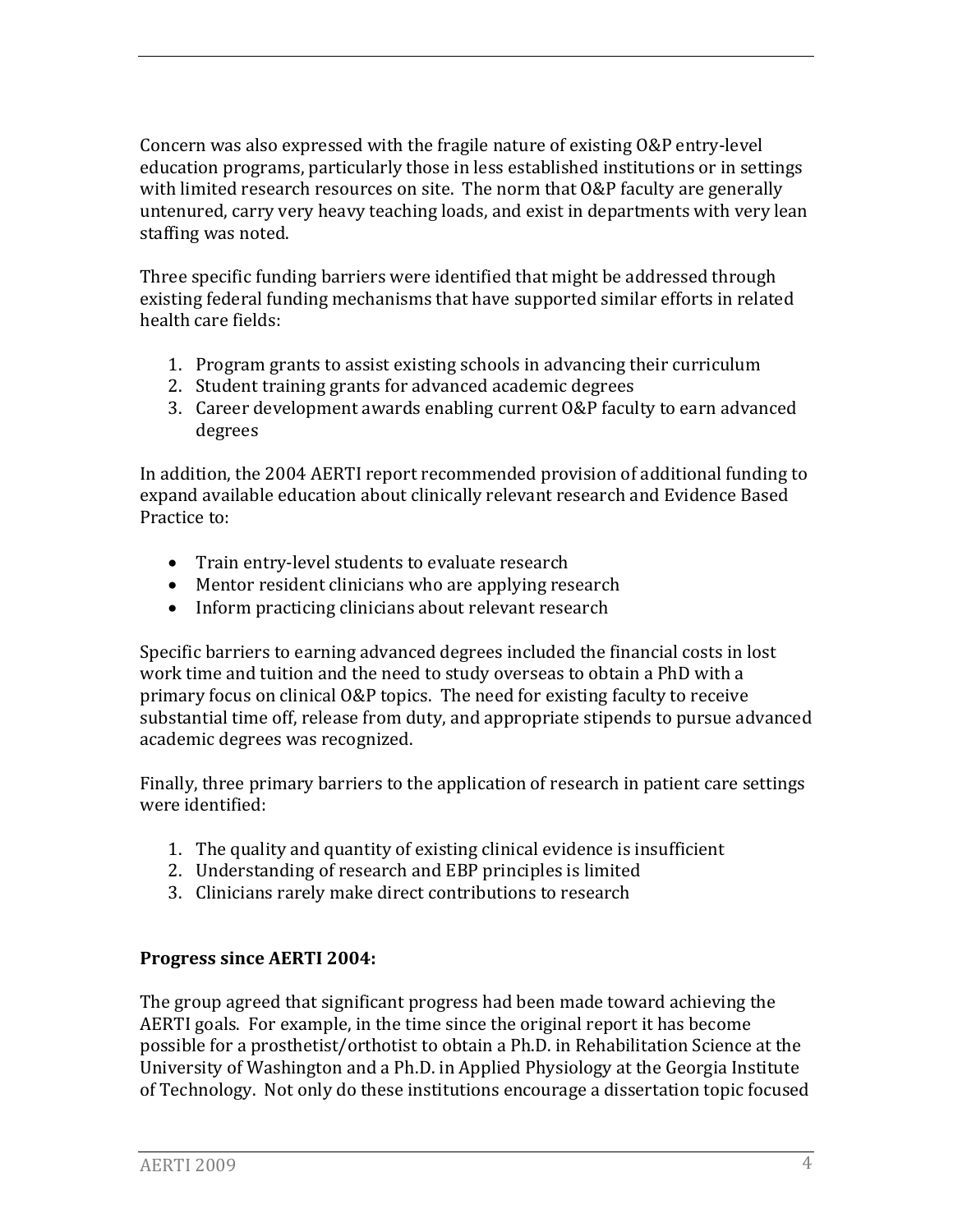on O&P‐related topics, but also several students are currently enrolled. In addition, Georgia Tech has been awarded a substantial, multi‐year student training grant for their new Ph.D. program.

Primarily due to other Academy grant initiatives, awareness about the value and principles of EBP has increased significantly within the field. The need for better objective outcome measures is now widely recognized within the profession and by research funding agencies. Several clinicians have earned academic master's and doctoral degrees since 2004 and a significant number are currently enrolled in master's and PhD programs.

#### **Recommendations:**

While encouraged by the progress to date, the group unanimously agreed that further effort is required to fully achieve the original AERTI goals. Furthermore, experience since 2004 has enabled identification of some additional strategies deemed likely to accelerate these positive changes. These recommendations are summarized below under the headings of three general goals:

Goal I: Facilitate use of evidence in clinical practice Goal II: Facilitate generation of clinically relevant applied res earch Goal III: Facilitate increased inter‐disciplinary contributions

### **Goal I: Facilitate use of evidence in clinical practice**

The perceived value and use of evidence in clinical O&P practice has grown considerably in the past five years. This progressive change in the field facilitates the implementation of new strategies to accelerate the use of evidence in clinical practice.

Two broad approaches to accomplishing this goal were identified: first, awareness and application of the existing body of evidence should be promoted; second, new tools and products should be developed alongside future research to promote knowledge translation.

#### Strategies

#### *1. Promote awareness of current research results in journals beyond the Journal of Prosthetics and Orthotics*

Because access to journals is limited, a perception exists that there is little evidence being produced to inform O&P practice. Awareness could be promoted through a monthly Literature Update with links to abstracts and full articles where available.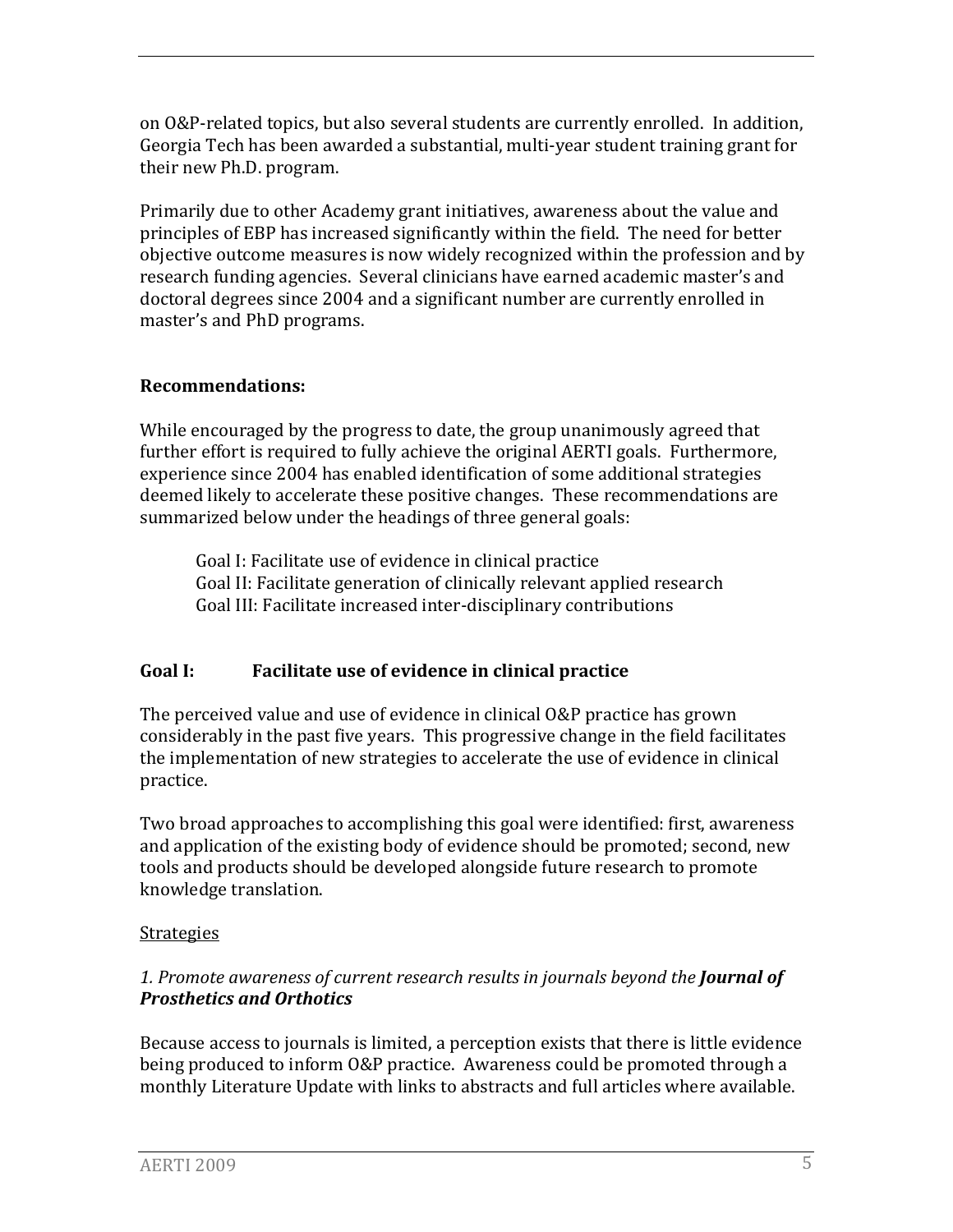The broad nature of O&P practice results in research results that are reported in widely disparate journals in addition to field‐specific publications. This can contribute to the misperception that there is little evidence being produced to inform O&P practices. Furthermore, it is unrealistic to expect every clinician, every faculty member, and every student to subscribe to dozens of costly scientific journals in search of the O&P 'pearls' that might appear infrequently.

One initial step to address this issue would be for a group of interested subject‐ matter experts ‐ ideally representing clinical, research, and teaching perspectives – to provide monthly summaries of new articles of interest. It was noted, with regret, that the now‐defunct RECAL Awareness program at the University of Strathclyde can no longer fill this need.

A monthly vehicle providing a concise summary and citation for those articles considered as particularly relevant to clinical practice could be transmitted electronically to interested persons. Ideally, at least one key article would be made available in full text and illustration format, with appropriate copyright considerations. An ad hoc sub‐group from the Great Barriers Meeting volunteered to develop a detailed protocol for this purpose and to present it to the Academy Board for consideration.

Other Allied Health fields have developed sections in their primary clinical journals highlighting "Tips From Other Journals" that provide concise summaries of emerging evidence. The *JPO* might implement a similar section, perhaps facilitated by an Associate or Section Editor responsible for this task.

In addition, the group expressed concern that access to complete scientific articles outside of the core O&P journals is severely restricted for the overwhelming majority of US clinicians, who are employed in private sector clinics. Most CPOs must purchase individual scientific articles of interest at up to \$30 per copy, which provides a substantial disincentive to read primary research publications. In countries where the government is the primary payer, such as the UK, all contractors with the National Health System have free access to journal article reprints and therefore this barrier does not exist. It would be useful if contracting with Medicare or the Veterans Administration provided such access to the evidence.

#### *2. Develop and promote secondary knowledge sources*

Secondary knowledge sources such as Critically Appraised Topics (CATs) are concise, accessible, clinically relevant mechanisms to promote clinicians' use of evidence that have proven to be useful to related health care professions. [www.otcats.com/topics/index.html] CATs on O&P topics could be made publically available on a central Internet repository for ready access by clinicians, and kept current by development of a mechanism for timely revision. While interested clinicians and academicians could submit CATs for consideration, master's level O&P students with appropriate faculty supervision might also develop them.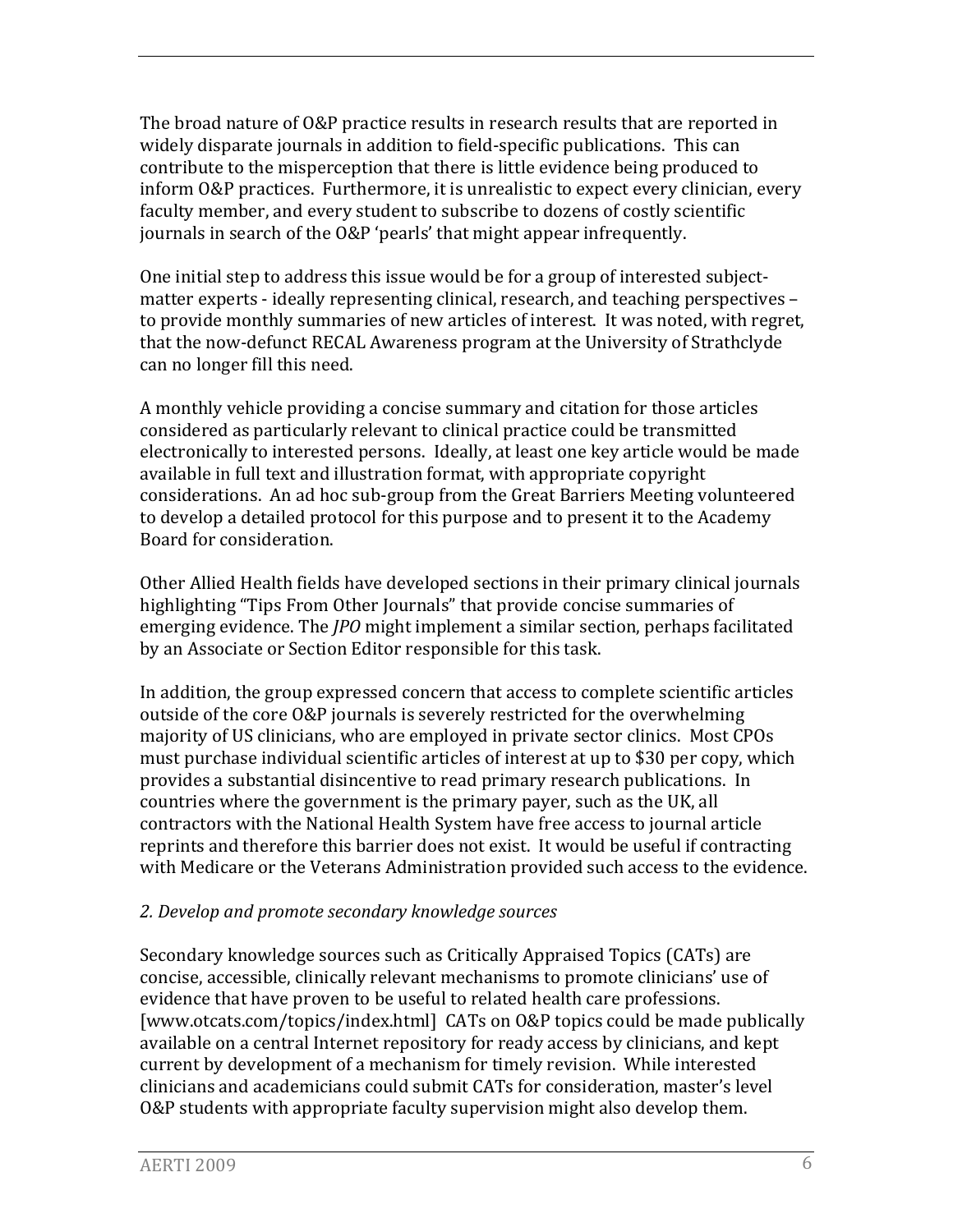Students have ready access to academic literature and would likely be more interested in keeping abreast of each new CAT if they had a positive experience assisting in their creation.

O&P researchers should be encouraged to develop secondary knowledge tools and products that would more broadly disseminate their primary research. An example might include a brief summary of research findings that is written upon publication of one's primary research article and forwarded to a trade magazine, which might lead to a feature article that is widely read by clinicians.

#### *3. Promote dissemination and refinement of selected residents' projects*

As currently defined, the resident directed study project sometimes results in material that has the potential to contribute to the evidence base. Some resident projects could be published in some form with minor modifications, and in some cases strategies for research and publication might be augmented by mentoring. Methods may be developed for established researchers to mentor residents either during the project (with consent of the clinical supervisor) or following submission. Mentees might create groups of similarly interested residents who could collaborate on a more extensive project.

#### *4. Develop an independent central repository of O&P knowledge and a dedicated search engine.*

As knowledge sources proliferate, the work required to access them must be minimized or access by busy clinicians will likely diminish. One method for efficient access could be a single web location with searchable listings of CATs, Evidence Notes, SSCs, ISPO consensus conference reports, and similar vetted knowledge sources. The site might also include networking tools such as online answer forums.

#### *5. Facilitate discussion of research in multiple settings*

A culture of research is advanced when clinicians actively discuss and critique it. Such discussions might occur in Journal Clubs, possibly through Academy Societies or Chapters. In addition, research posters facilitate discussion when they are highlighted at meetings with poster sessions. A carefully selected keynote speaker, erhaps from a different discipline, could enhance research discussion at the p Academy Annual Meeting and Scientific Symposium.

### **Goal II: Facilitate generation of clinically relevant applied research**

Fundamental research in the neurosciences, biomechanics, and physiology of O&P care continues to advance, usually as a result of externally funded academic research. Product research and development by privately funded manufacturers has produced many noteworthy technical advances in recent decades. Nonetheless,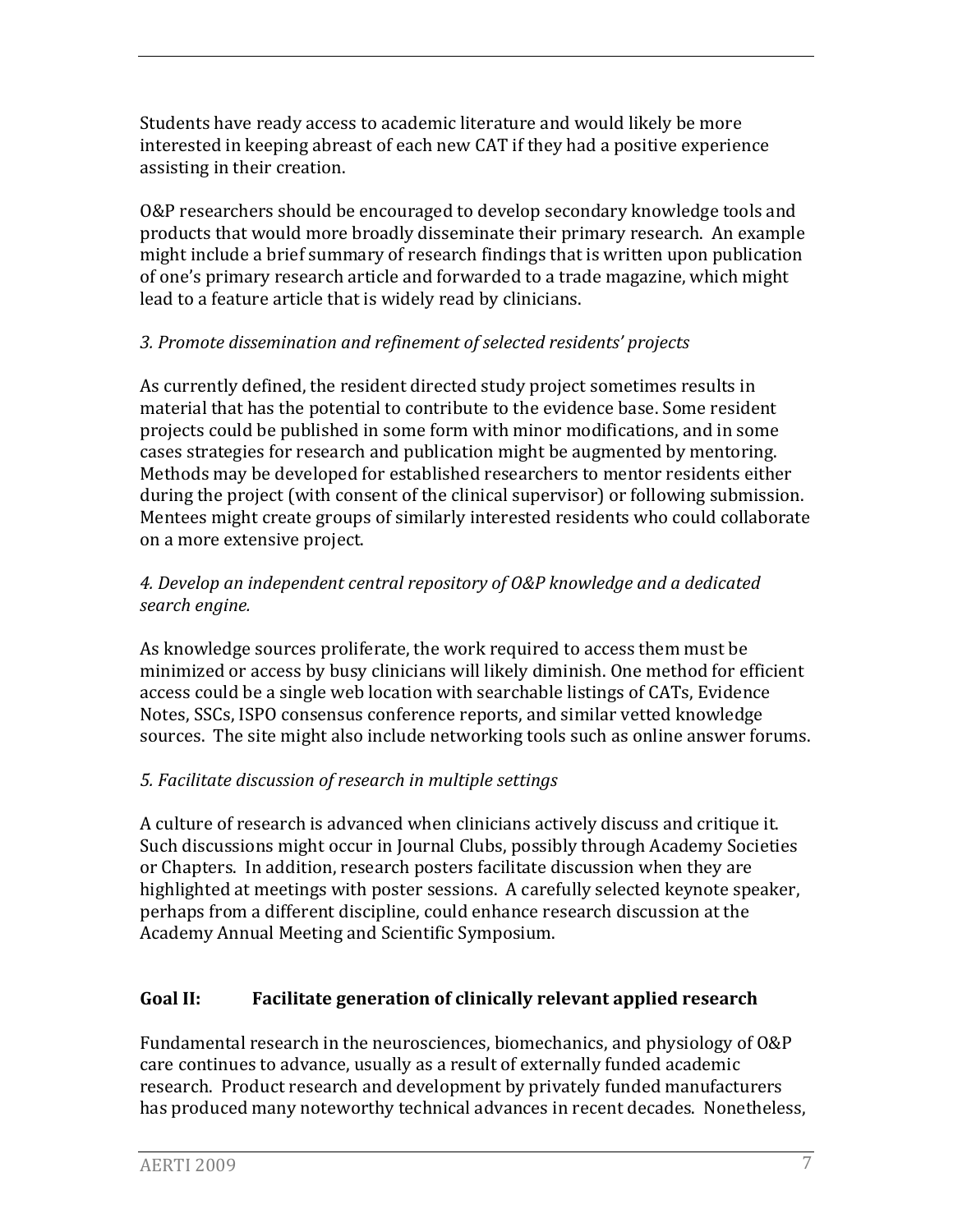there is a pressing need for more clinically relevant applied research that would enable clinicians to conduct Evidence Based Practice.

A three‐pronged approach to achieving this goal would include:

- Enhancing the active involvement of practicing clinicians in the development of applied research
- Increasing available funding for applied research in O&P
- Expanding the capacity for applied research in O&P

### **Strategies**

#### *1. Enhance the clinical relevance of research topics*

The group acknowledged the significant contribution of the ongoing series of Academy‐sponsored State‐of‐the‐Science Conferences to informing clinicians, consumers, and researchers of the best available evidence and prioritized research topics regarding specific practice‐related questions. It was felt that further efforts to encourage researchers to focus on clinically relevant topics would be useful.

Having consumers and clinicians actively involved in the generation of applied research topics would address a number of identified barriers. This might be done by engagement with user networks such as the Amputee Coalition of America or the Spina Bifida Association, or by development of user forums at professional meetings such as the customary Consumer Day at World Congress meetings of the International Society for Prosthetics & Orthotics. Similarly, input could be solicited at professional venues such as the Academy Annual Meeting, from professional online forums, or by formation of clinical advisory groups.

Research into "what clinicians and users want to know" would not only result in publications that are perceived as valuable by clinicians and consumers. Fostering their active involvement prior to publication might generate secondary benefits such as easier recruitment of subjects, which is often one of the greatest challenges n O&P studies. i

### *2. Increase funding for clinically relevant applied research*

Lobbying by the Academy and other national organizations to encourage increased funding for applied O&P research would enable a larger number of interested researchers to explore clinically relevant questions. A recently announced five year, \$5,000,000 NIH competition for research on outcome measures in O&P cited several Academy initiatives including the grant‐supported State‐of‐the‐Science Conference on Lower Limb Prosthetic Outcome Measures. Continuing interaction with a range of potential funding sources is very important to accelerate available scientific results that truly inform clinical practice.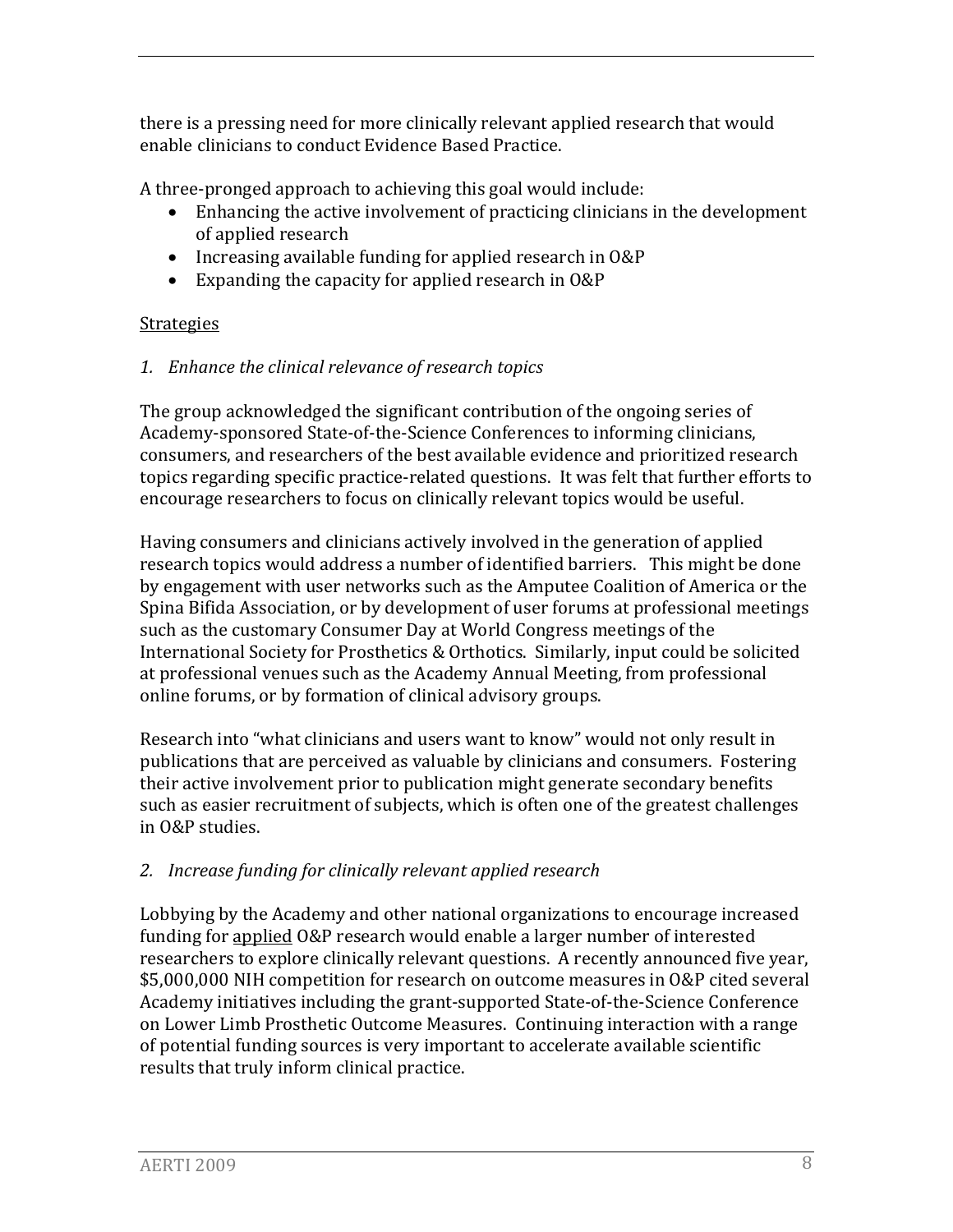The recent formation of philanthropic organizations such as the Orthotic Prosthetic Education & Research Foundation (OPERF) could be a valuable source for small‐ scale pilot studies targeting clinically relevant topics. Having completed a pilot that established proof of concept for novel applied research and refined the outcome measures selected would enhance researchers' chances of successful competition for subsequent external funding.

#### 3. *Expand the capacity for applied research in O&P*

Because O&P interventions are often very interesting to researchers, it may be possible to attract existing researchers and laboratories working in related areas to undertake more O&P relevant applied research. Faculty and staff at our O&P schools might take the lead in implementing this strategy. One mechanism could be providing lists of applied research topics to thesis/project supervisors in related fields. Another approach might be for our current O&P‐centric researchers to mentor colleagues from related fields who are pursuing research careers, such as Northwestern University's Prosthetics Research Laboratory and Rehabilitation Engineering Research Center have done with great success for many years.

Given the strong and growing interest among leading clinicians in becoming more involved in research, it may also be possible to enable clinicians to play a more active role in selected research projects thereby freeing up additional time for our small cadre of dedicated O&P researchers. One major contribution would be for clinician collaborators to aggressively recruit appropriate subjects to increase the power of O&P related studies.

Another approach to be explored would be having professional researchers coordinate studies with interested clinicians, perhaps into the utility of available outcome measures. The academic researcher is well situated to finalize the protocol, obtain Institutional Review Board approvals, and analyze the data. The clinician has ready access to patients, expertise in assessing the effectiveness of the intervention, and an interest in supplementing subjective evaluations with more objective measures.

If a small pilot with 3 clinics applying a single outcome measure to one patient each proved successful, it would be logical to expand the trials to multiple centers across the country. Properly structured and implemented, this could result in aggregate data from 100 local clinical studies with n=1. Secondary benefits would include the active engagement of 100 clinicians in a scientific study, and the long‐term interest that could result in accelerated change into a clinical culture that values scientific research.

Several practical means to involve clinicians in differing geographical locations with research were identified. Mechanisms might include both synchronous and asynchronous e‐Meetings using online resources, email discussions, and audio or multimedia meetings. The successful implementation of advanced distance learning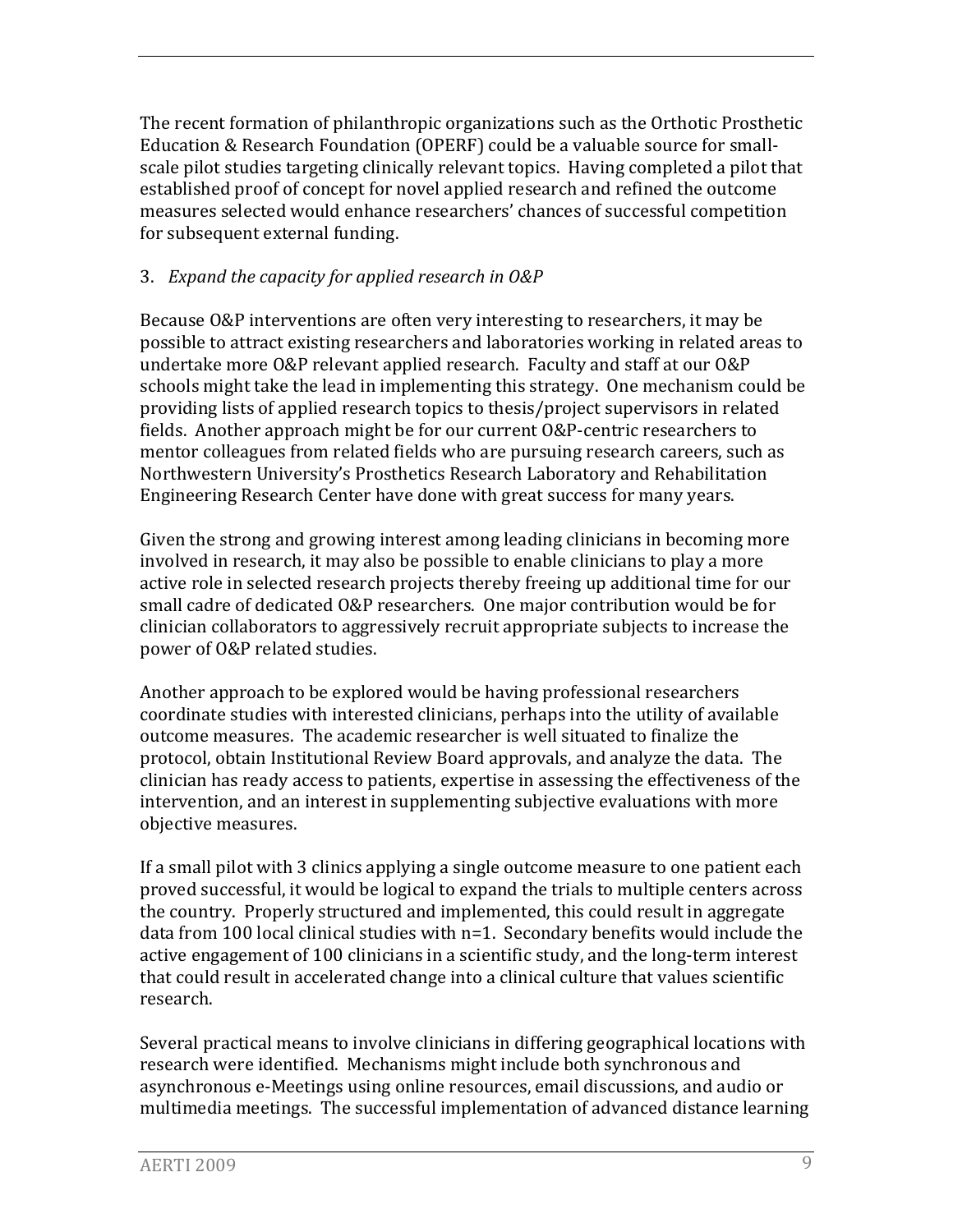technologies at several of our O&P schools would facilitate such efforts. A similar approach could be used to educate and mentor both residents and interested ertifies in research methods. c

#### **Goal III: Facilitate increased interdisciplinary contributions**

The group consensus confirmed the original AERTI recommendations and strategies toward achieving this goal. The positive impact of prior grant efforts to increase awareness of the field among potential entrants from related fields and the independent decision by the field to move to an entry‐level masters program were noted, along with the general enhancements to the research‐related curriculum within existing entry-level programs. There was unanimous agreement that these successful strategies should be continued into the future.

Two ad ditional strategies were proposed to expand the positive effect of cross‐ discipli nary mentorship and interaction:

- Fostering partnerships with seasoned multidisciplinary educators to mentor O&P faculty
- Refining the current time requirements for supervised clinical experiences to encourage greater participation by established faculty and researchers

#### **Strategies**

*1. Foster a partnership with seasoned educators, regardless of discipline, to mentor O&P faculty* 

Like many other health professions, O&P faculty have traditionally been recruited from clinician ranks but most have little formal training in pedagogical principles. Mentoring by experienced educators, particularly those with formal training in modern teaching theory would be helpful to existing faculty. Because most college and university settings have many such experts on staff, this is a resource that should be locally available.

*2. Refine the current time requirements for supervised clinical experiences to encourage greater participation by established faculty and researchers*

While the group acknowledged that the National Commission on Orthotic and Prosthetic Education is in the process of refining these requirements in connection with the new master's level standards, there was widespread agreement that residency requirements could present a formidable barrier to interested academic faculty or researchers from related fields who desire to become competent as entry‐ level clinicians. It would be preferable if options to complete the necessary supervised clinical experience on a part‐time or intermittent‐full time basis were formally established. The group felt that clinically qualified faculty with a strong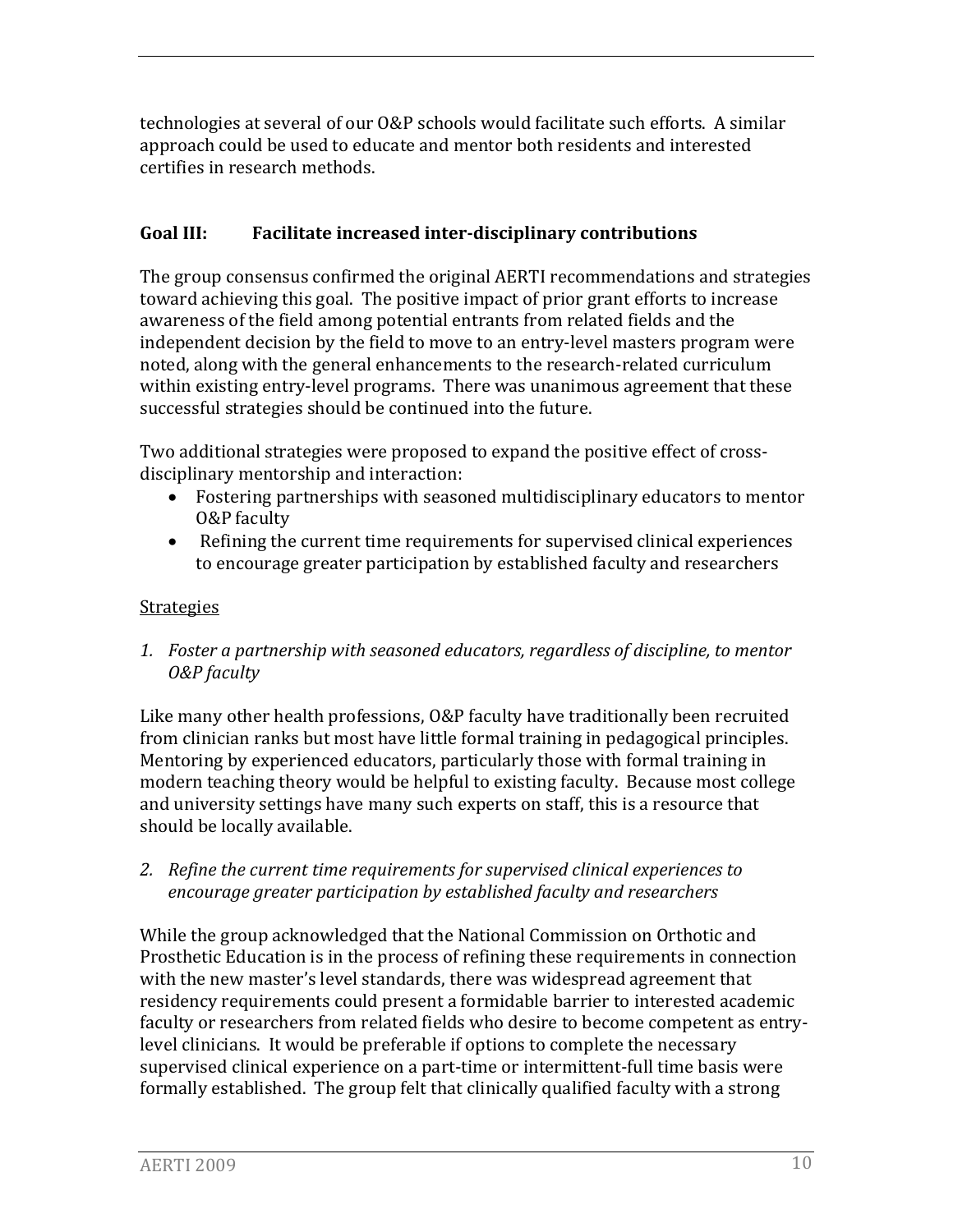b ackground in related fields would be more likely to conduct and disseminate r esearch in a manner that fostered application of the results in daily clinical care.

#### **Summary:**

A multinational, multidisciplinary group of clinical and academic experts reviewed the AERTI report and affirmed its fundamental goals and strategies, noting that significant progress has been made in the past five years toward "fostering advanced academic education and research within the field". Three days of discussion and debate resulted in consensus on specific strategies to advance the AERTI initiative that would facilitate the use of evidence in clinical practice, generate clinically relevant applied research, and increase inter‐disciplinary contributions.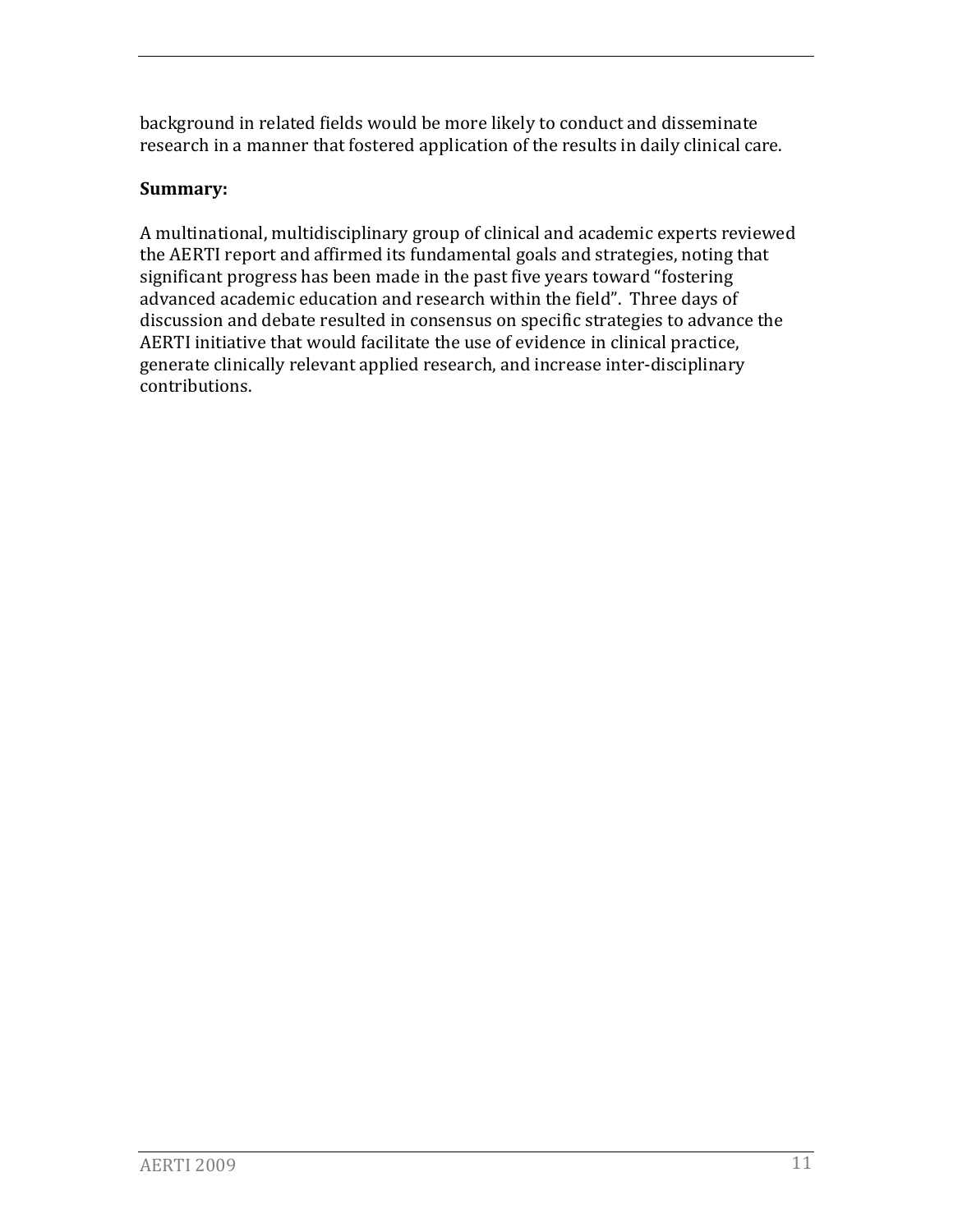## **Appendix: Participant Biosketches**

**Timothy Michael Bach, BSc(Kin), MSc(Kin), PhD, FISPO,** was born in Canada in 1953. He received Bachelor and Master of Science degrees from Simon Fraser University in Vancouver, Canada, and completed his PhD at La Trobe University in 1994. Dr. Bach is currently an Associate Professor in Biomechanics in the School of Human Biosciences at La Trobe University in Melbourne, Australia. He was Head of the National Centre for Prosthetics at La Trobe University from 1994 to 2001. Dr. Bach's research interests include the biomechanics of normal and amputee walking, the mechanical properties of muscle, electromyography and muscle fatigue, biomechanics of able‐bodied and disabled sports, and reliability of clinical assessment techniques, particularly observational gait analysis. He also has a recreational interest in the biomechanics of swimming. Dr. Bach is a Fellow of the International Society for Prosthetics and Orthotics and member of the International Society for Biomechanics, and the Australia and New Zealand Society of Biomechanics. He is a member of the Editorial board of the journal *Prosthetics and Orthotics International.* Dr. Bach was a member of the Canadian national swimming team from 1971 to 1974 including the 1971 Pan American Games and 1972 Olympic Games teams. He was a member of the British Columbia provincial water polo team from 1974 to 1979. More recently he has taken up cricket and is a life member of the STC South Camberwell Cricket Club in Melbourne.

**Stefania Fatone, Ph.D., B.P.O.(Hons.)**, is a Research Assistant Professor in the Department of Physical Medicine and Rehabilitation at Northwestern University. Dr. Fatone qualified as a prosthetist/orthotist and completed her Ph.D. at La Trobe University in Melbourne, Australia. She has clinical and teaching experience in O&P, as well as experience in clinical gait analysis. Dr. Fatone conducts research at the Northwestern University Prosthetics Research Laboratory and Rehabilitation Engineering Research Program. Her research examines the effects of prostheses and orthoses on human locomotion in order to increase understanding, establish efficacy, and improve effectiveness of prosthetic and orthotic interventions for people with disabilities.

**Mark D. Geil, PhD,** is Associate Professor and Director of the biomechanics program at Georgia State University in Atlanta. Dr. Geil's research on the locomotion biomechanics of persons with lower limb loss has established insight into the modeling of prosthesis material properties, dynamic alignment of lower limb prosthetic components, and amputee anthropometric measurement. Dr. Geil also addresses clinically applied issues such as rehabilitation protocols in children with limb loss or dysfunction and evidence-based practice. Dr. Geil chairs the Academy's Research Education Committee and is co‐Principal Investigator of the Academy's grant from the Department of Education.

**Brian J. Hafner, PhD,** is an Assistant Professor in the University of Washington (UW) Prosthetics‐Orthotics Division. Dr. Hafner's research interests include the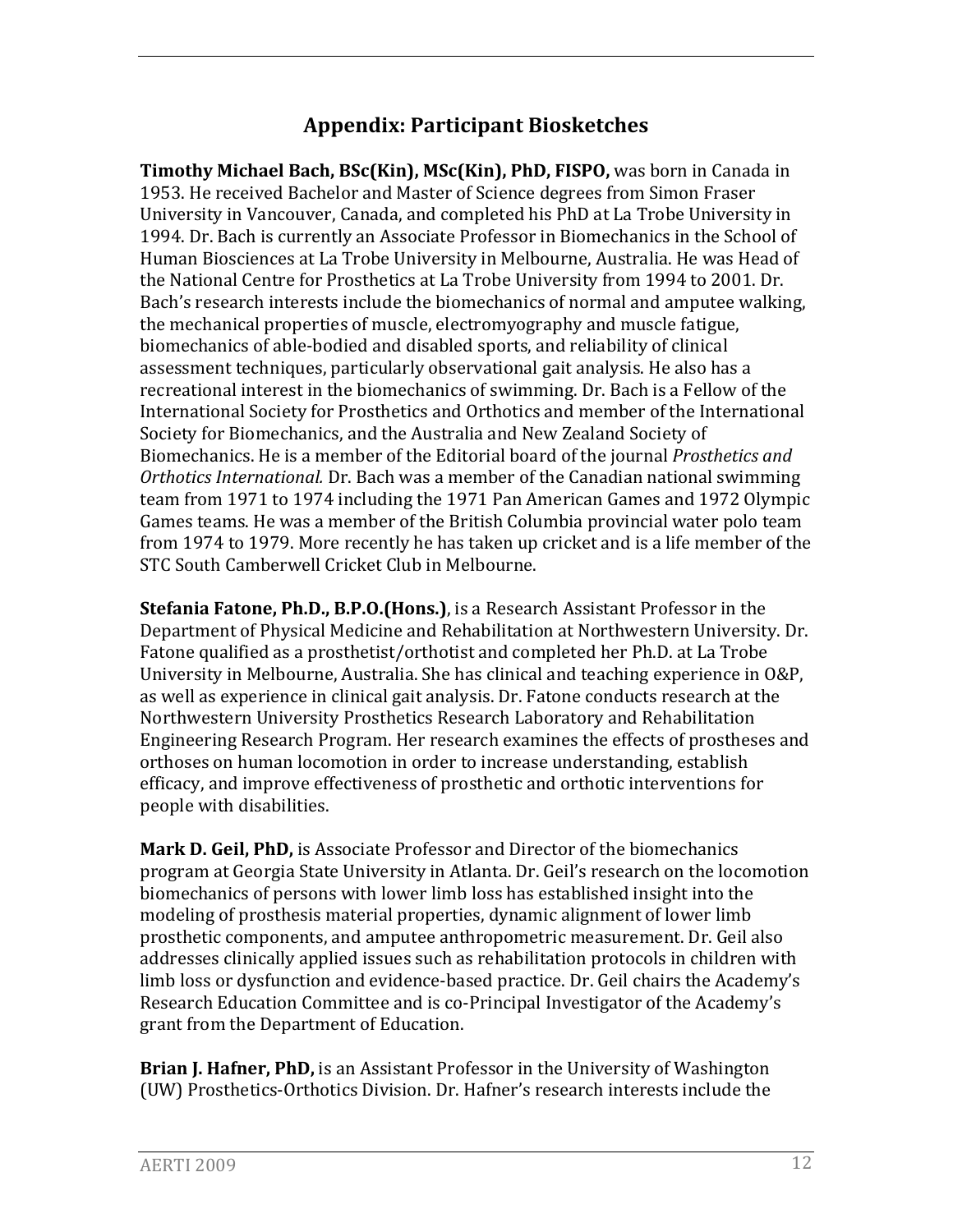assessment of performance, function, and quality‐of‐life in persons with amputation and the associated influence of orthotic and prosthetic intervention on clinical outcomes and the of development ecologically valid outcome measures and instruments suited to measuring interventions outside of the laboratory environment. His teaching responsibilities include courses related to critical evaluation of the literature, literature review, research designs, outcome measures, evidence‐based practice, and engineering concepts. Dr. Hafner is also a Board Member for the Orthotic and Prosthetic Education and Research Foundation (OPERF).

**Donald E. Katz, CO, LO, FAAOP,** is an Assistant Administrator at Texas Scottish Rite Hospital for Children (TSRHC), Dallas, TX. He earned his BS degree from the University of Texas Southwestern Medical Center's Prosthetic and Orthotic program, after attending the University of Texas at Austin. He is a Fellow with the Academy, an Associate Fellow with the Scoliosis Research Society, and a past president of both the national Academy and the Texas Chapter of the Academy. Mr. Katz was the recipient of the Academy's Award for Research in 1997, and is a multiple winner of the Honorary Thrandhardt Lecture Award. He has published original research in the journal of *Spine*, the *Journal of Pediatric Orthopaedics*, the *Journal of Prosthetics and Orthotics*, the journal of *Gait and Posture*, and the *Journal of Bone and Joint Surgery*.

**Géza F. Kogler, PhD, CO, LO, LPed(IL)** is a Research Scientist in the School of Applied Physiology at Georgia Institute of Technology. He is the Director of the Clinical Biomechanics Laboratory and also serves as an instructor for the orthotic and prosthetic masters and doctoral programs. Dr. Kogler received his Ph.D. in bioengineering/biomechanics from the University of Strathclyde in Glasgow Scotland (1998) and his baccalaureate degree from Wayne State University in Detroit (1982). His orthotic prosthetic education is from Northwestern University Prosthetics and Orthotics (1983) and Florida International University. Dr. Kogler has received research awards from the International Society of Biomechanics, International Society of Prosthetics and Orthotics and the American Biomechanics. His current research interests are powered orthotic systems, foot biomechanics, and orthoses for the lower extremity and the foot. He has written several book chapters and numerous scientific papers. In addition to his research interests he has been involved in orthotic prosthetic education on the international and national level serving as a consultant for the first Masters of Science Program at Georgia Tech where he proposed the curriculum and strategic plan. At the baccalaureate level he designed the curriculum for O&P baccalaureate program at St. Petersburg College and the orthotics curriculum for Florida International University.

**John Michael, MEd, CPO/L,** is a Licensed and Certified Prosthetist‐Orthotist who has practiced as a clinician and educator in a variety of private sector and university settings over the past 30 years, published more than fifty peer reviewed articles and text chapters, and lectured widely in the US, Canada, and abroad on a variety of prosthetic and orthotic topics. He has served as an editor and contributor to the *Atlas of Orthoses*, the *Atlas of Limb Prostheses*, and the basic text titled *Orthotics &*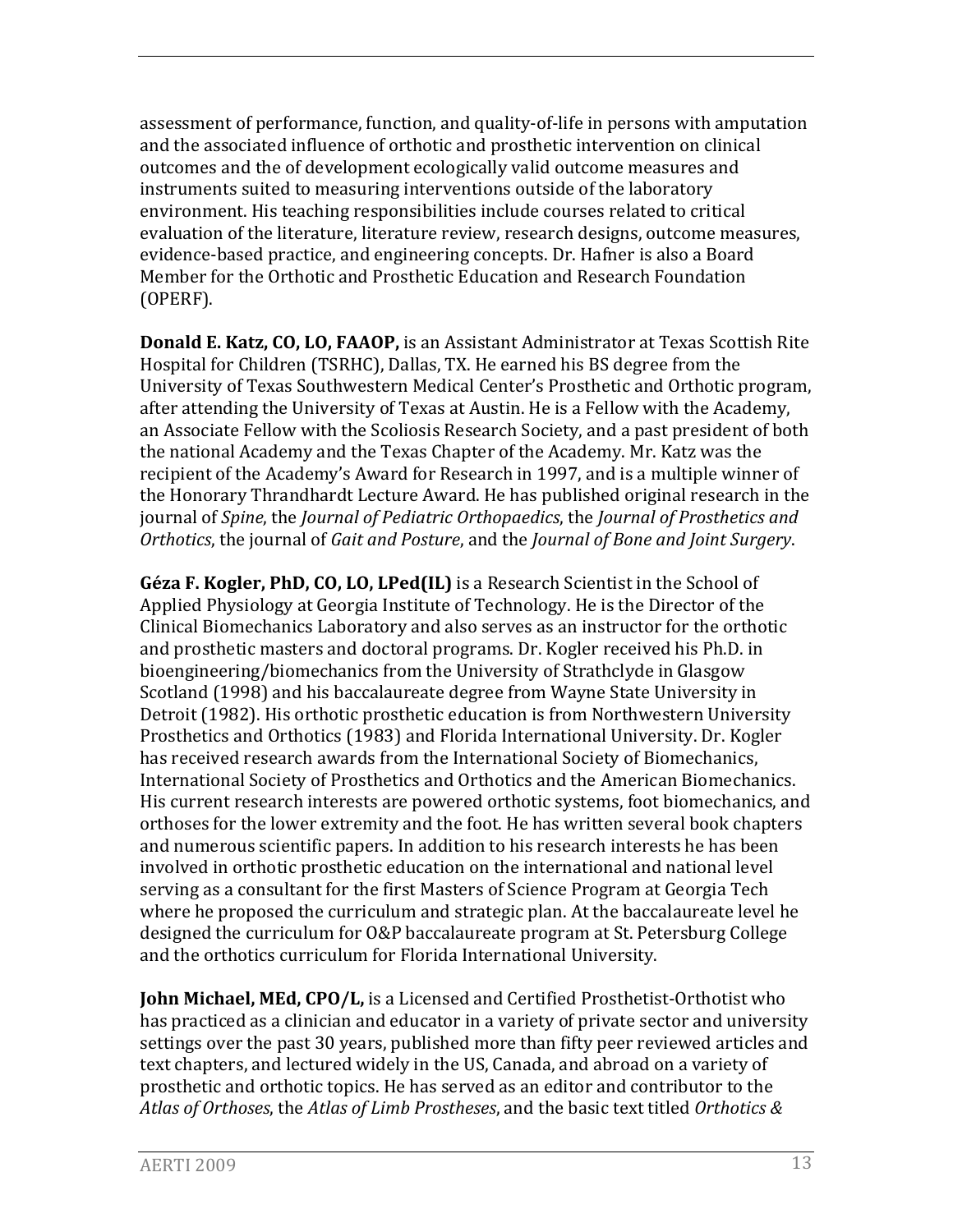*Prosthetics*. Mr. Michael is active in a number of professional societies and disability groups and has been a member of the Academy (AAOP), the Canadian Association of Prosthetists and Orthotists (CAPO), and the International Society for Prosthetics and Orthotics (ISPO) since the 1970's. He has previously served as President of the Academy, as an official consultant to the American Academy of Orthopaedic Surgeons (AAOS), and as an advisor to the National Institutes of Health (NIH). He is a Chair Emeritus of the US National Member Society of ISPO, was named as a Fellow of that organization in 1990, and has served as the ISPO Honorary Secretary since 2007. He is a recipient of the AAOP's 1992 "Outstanding Clinician Award," the 1997 "Distinguished Practitioner Award," the 2007 "Outstanding Researcher Award," and was named a Fellow of the Academy in 1998. Formerly an Assistant Clinical Professor and Director of the Department of Prosthetics and Orthotics at Duke University Medical Center in North Carolina, Mr. Michael is now adjunct faculty at the Georgia Institute of Technology and President of "CPO Services, Inc.," an independent clinical consulting firm located in the Chicago area.

**Christopher Morris MSc DPhil,** is a Research Fellow in the Department of Public Health and Wolfson College, University of Oxford, and Principal Orthotist at the Nuffield Orthopaedic Centre. He has broad interests across health services research, including evidence‐based practice in orthotics, measurement issues in childhood disability, qualitative research, and the appraisal and use of patient reported outcome measures. Dr. Morris' postdoctoral research involved the development of the Oxford Ankle Foot Questionnaire for Children. He edited and wrote much of the book *Paediatric Orthotics* which was published in the series *Clinics in Developmental Medicine*.

**Mark D. Muller, CPO, FAAOP,** graduated from S.U.N.Y. at Stony Brook in 1993 with a Bachelor's degree in Material Science and Engineering. He began his prosthetic and orthotic career by volunteering at Eastern O&P Labs on Long Island, NY where he soon became the lead Prosthetic Technician. In 1995, Mr. Muller completed both the Orthotic and Prosthetic Certificate programs at Northwestern University. Immediately after, he became an instructor of Orthotic Education for Northwestern. He then became a clinician for the La Jolla, CA office of SCOPe in 1997. Within three years he was elevated to Office Manager while maintaining a full clinical load in O&P. Mr. Muller then pursued his engineering and education passion by joining Össur in 2000. Over the next few years he worked in both the Technical Services and R&D departments. He was later elevated to manager of the Technical Services Department implementing numerous educational and clinical projects including the very successful online education platform of the Össur Academy. In January, 2006 Mr. Muller joined the Cal State Dominguez Hills Prosthetics and Orthotics program as an instructor of Prosthetic Education. He is currently the lead Prosthetic Instructor concentrating his teaching responsibilities to Normal and Pathological Gait, Biomechanics, Transtibial and Transfemoral prosthetic application and theory. Mr. Muller has served on the American Academy of Orthotists and Prosthetists' Board of Directors since 2006. He is currently the Vice President, the Chair of the Education Development Council, and a member of several committees within the